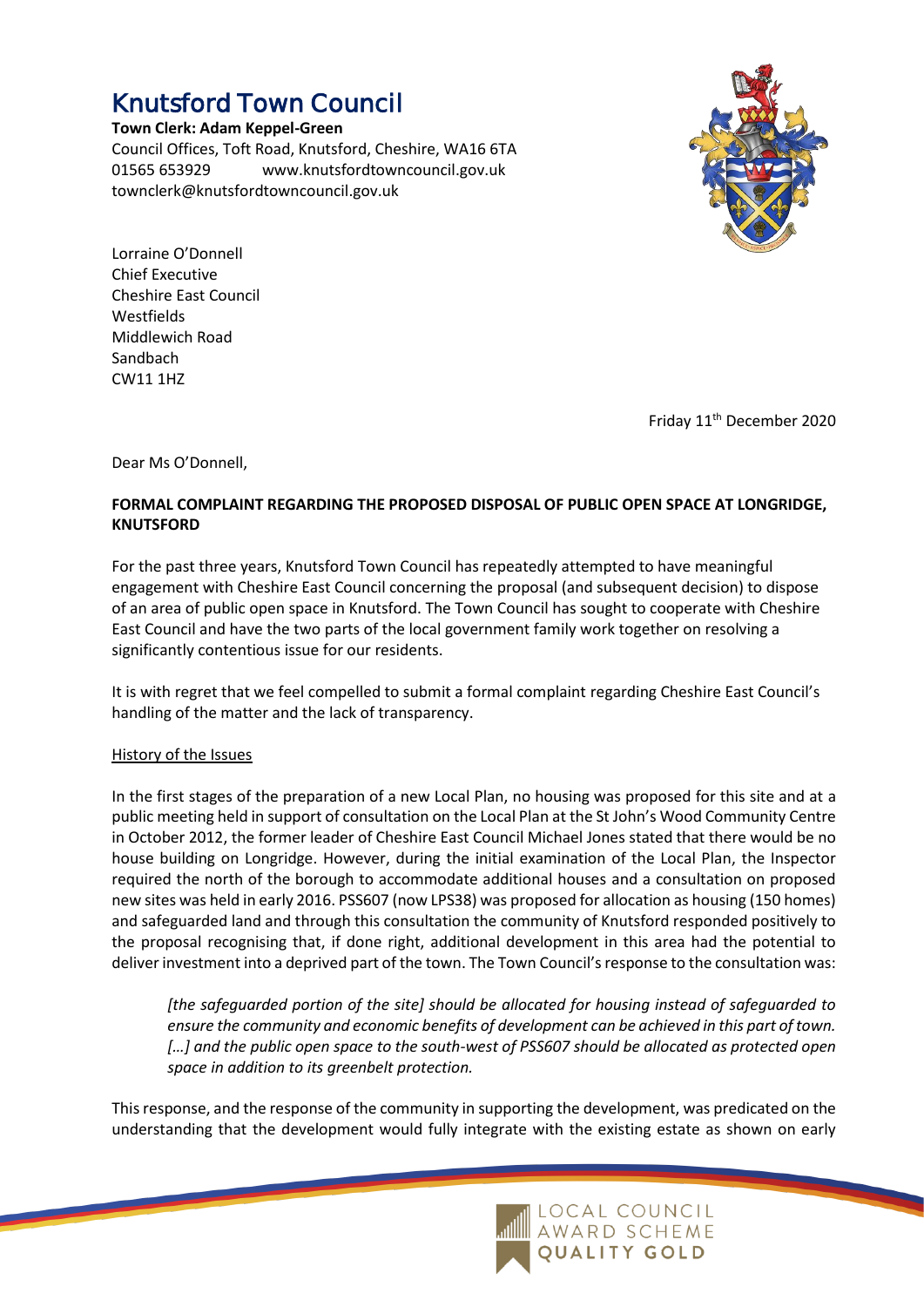masterplans (Annex A shows the masterplan from January 2013). The masterplan showed a development with two access roads and a community plaza linking with the existing square.

In March 2016, the Town Council's Neighbourhood Plan Committee received a presentation from Emery Planning (agents for Dewscope, owners of the development site) on their development proposals. It was through this presentation that the Town Council discovered the proposal to build an access road over the Longridge/North Downs playing field.

This playing field had been identified by the Town Council for improvement and in 2014 the Town Council had written to Cheshire East Council to formally request that the two open spaces either side of the road on Longridge be transferred to the Town Council under the devolution of assets agenda.

After receiving the presentation from Emery Planning the Town Council contacted Cheshire East Council to ask if they were aware of the proposal and to remind the council the Town Council sought to have management of the land to improve it as an open space. The Town Council received a response from Heather McMannus of Engine of the North which stated:

[...] any transfer is considered subject to several key points being addressed, one of which is that there would be no positive value lost to CEC as a result of the transfer. In this particular case, you will be aware that the site is currently being considered as part of a housing allocation in the local plan, which could create significant value in the site, and as such, this will need to be factored into any consideration by members.

In a written submission to the Local Plan Inspector in August 2016 with regards PSS607 Emery Planning stated:

- *2.17 The majority of the site is owned by Dewscope Ltd. Cheshire East Council owns the remaining frontage of the site to Longridge, and also the existing open space immediately to the southwest. The Council's property development company, Engine of the North, are actively promoting the site alongside Dewscope Ltd, and an agreement in principle has been reached to promote and eventually dispose of the site to a developer should the site be allocated.*
- *2.19 Dewscope and Engine of the North consider the site to be viable with the full level of planning obligations likely required by the plan. The site is greenfield and there are no insurmountable constraints to delivery. We have submitted documentation relating to technical matters in our previous representations, including ecology, along with an illustrative masterplan.*

In a similar submission to the Inspector, Engine of the North promoted the inclusion of the playing fields for development:

*13.41 The council owned playing fields immediately to the south-west of the site are being promoted for development by Engine of the North. We consider they should be removed from the Green Belt and included within the Longrdige allocation (CS50). The land could be used to provide a primary or secondary access to site CS50. The site could also be developed as part of site CS50, or indeed in its own right.*

In June 2017 the Town Council was alerted to a planned decision to dispose of land at Longridge and following further investigation this was confirmed to be relate to the public open space. A meeting was held with the head of the assets department, Andy Kehoe, in July 2017 and the Town Council was advised

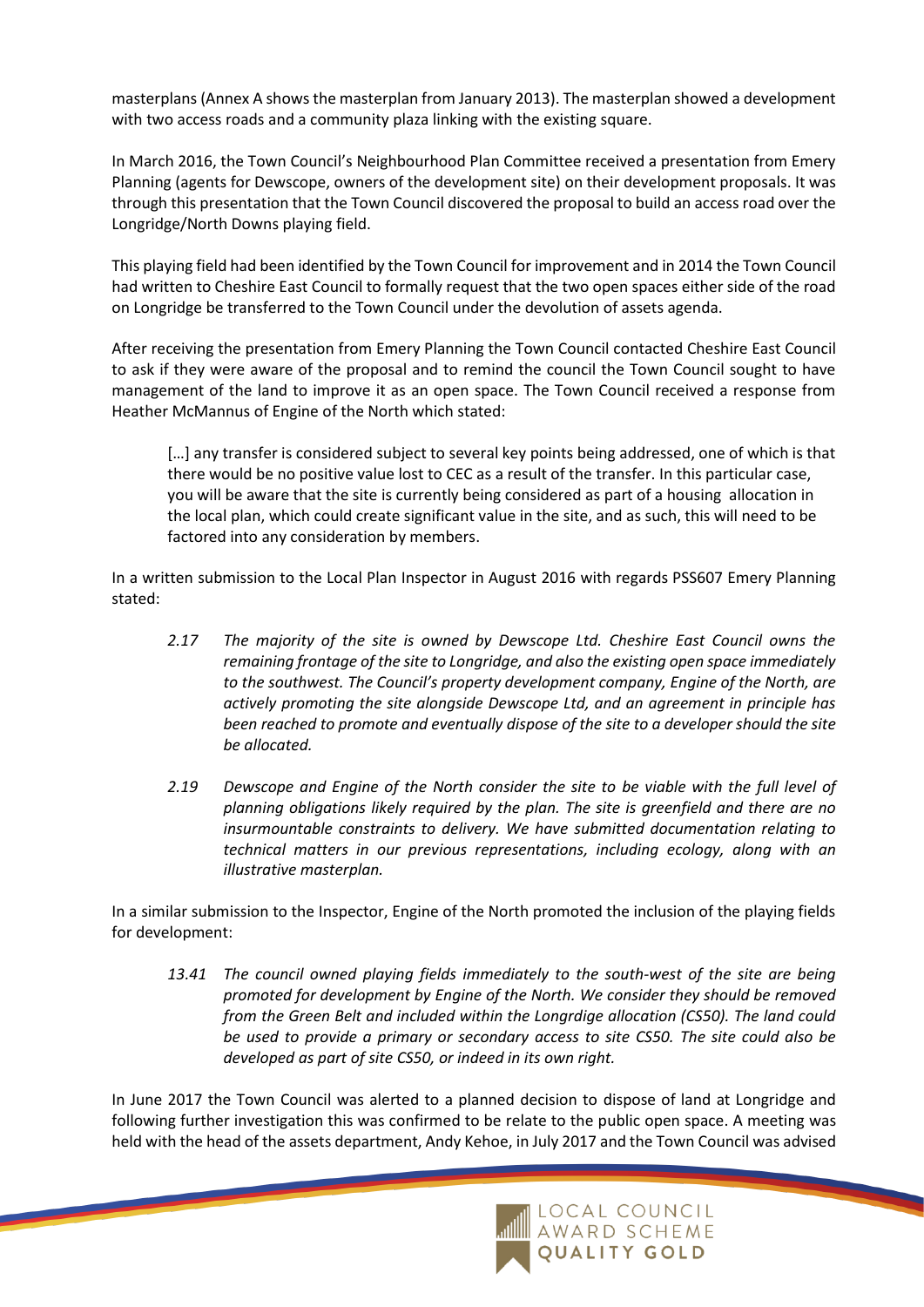of a covenant on the land which was understood to prevent the building of an access road to the development site. It was stated that it would be difficult to work out all those holding the benefit of the covenant, but Cheshire East Council refused to provide the Town Council with a copy of the covenant. It was also stated that allowing an access road to facilitate the building works would greatly decrease the potential value of the covenant to the potential beneficiaries and therefore reduce substantially the cost of getting it set aside.

The Town Council obtained the Land Registry title documents for the covenanted land and detail of the covenant itself, dated 1977. The benefit of the covenant was originally held by Manchester City Council (the original developer of the Longridge housing estate) and through the sale/transfers of parts of the estate was now shared with Great Places and a number of individual homeowners. The Town Council compiled a comprehensive schedule of every covenant beneficiary using the Land Registry title information.

At a meeting in September 2017 the Town Council was advised that the beneficiaries were identifiable and that Cheshire East Council's legal department had 'investigated' the covenant; at this stage the Town Council offered to lead on a local solution and coordinate a meeting with all beneficiaries with a view to arranging the discharge of the covenant. The Town Council was also informed that a 'compromise' proposal had been suggested by borough councillors Tony Dean and Hayley Wells-Bradshaw of disposing of part of the open space to facilitate the road, but not the whole site.

The then Town Mayor, Cllr Neil Forbes, attended the October 2017 Cabinet meeting to express the Town Council's strong objection to the disposal of any part of the playing fields. In his representations to the Cabinet Cllr Forbes again offered a solution to the covenant with the Town Council facilitating the beneficiaries' agreement its discharge. Cabinet resolved that the Executive Director of Place explore options for facilitating access over the covenanted land but at the same time authorised the Portfolio Holder for Regeneration to make a decision on the disposal of the land following a consultation.

In a report to the Cabinet for this meeting it was stated:

*3.5 […] it is unknown who now benefits from the right to enforce the covenants effecting the grass verge and indeed whether the covenants remain enforceable and investigating the same could lead to significant cost risks and delays to the scheme.*

The Town Council met with Cllr Ainsley Arnold (Portfolio Holder for Regeneration) and senior officers in February 2018, again setting out our offer to assist with discharging the covenant. This meeting being unsuccessful, in May 2018 the Town Council met with former Leader Cllr Rachel Bailey and on offering support to discharge the covenant were told the onus of discharging the covenant should fall upon the developer.

In July 2018, Cheshire East Council published a report which stated:

- *3.3.1 The extent of the benefitting land is not identified and whilst further work on this issue has been undertaken by external legal advisors, significantly more work would be needed to define the exact extent of this.*
- *6.1 Further work and external legal advice strongly indicates that there is no prospect of gaining access across the Green Land.*

The Town Council wrote to Cllr Ainsley Arnold, setting out that the extent of the benefitting land was clearly defined in the covenant and that we had identified every beneficiary. The majority of the

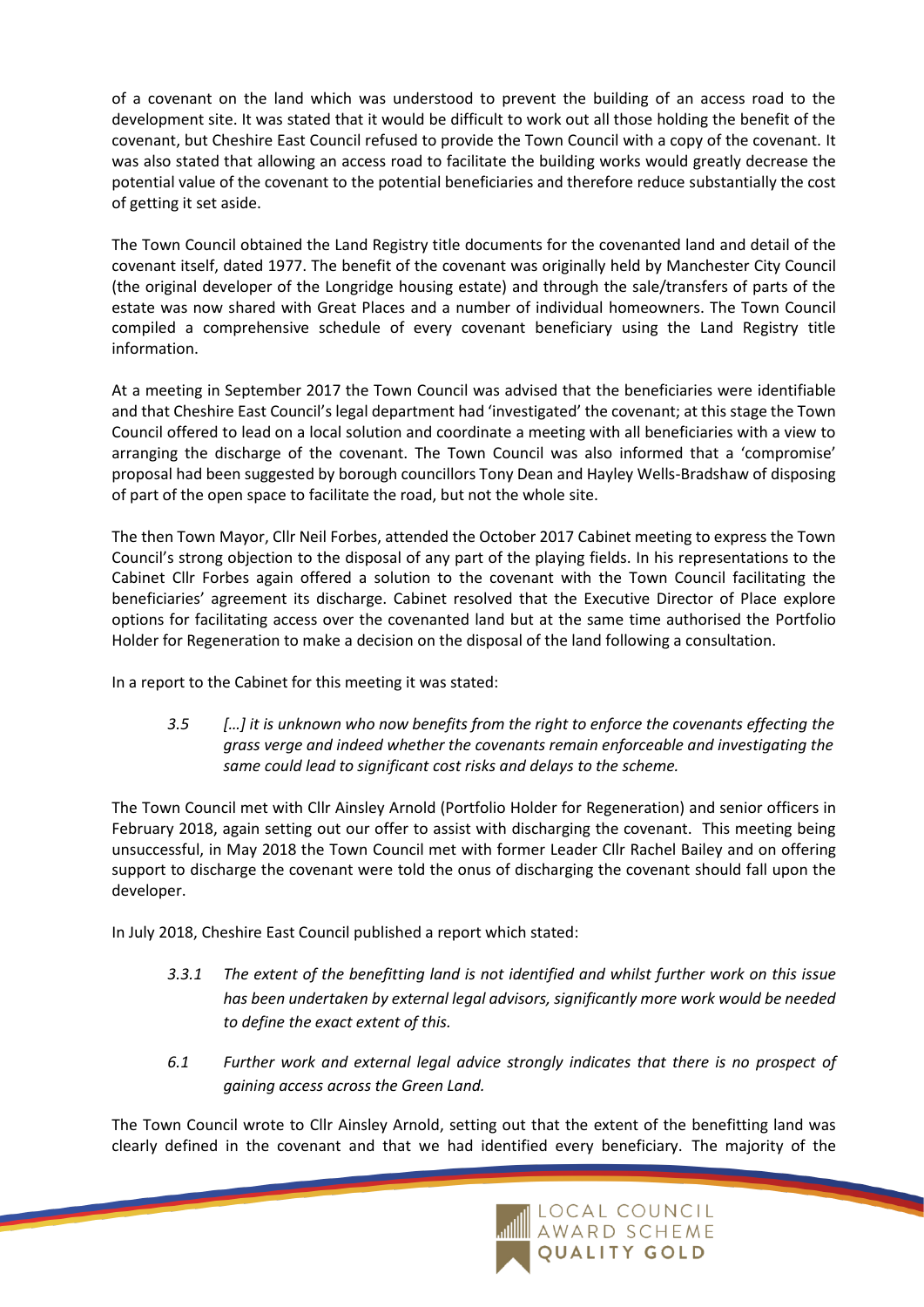benefitting land was owned by Great Places Housing Association which had confirmed to the Town Council in principle agreement to assist in the release of the covenant for £1 and in responding to the disposal consultation reiterated this directly to Cheshire East Council.

At the decision meeting in October 2018 it was reported that:

E*xternal legal advice and Counsel advice had been sought in relation to the covenant on the green land and whether access across the land was feasible given the restrictions on the use of the land. The advice received was that the building of a structure would be a breach of the covenant and that the chance of success at Tribunal to make a change to the covenant was poor.*

In June 2019 we wrote to new Leader Cllr Sam Corcoran calling for his administration to review the decisions to which we received a dismissive reply from Andy Kehoe. In October 2019 we met with Deputy Leader Cllr Craig Browne and senior officers where we again called for the matter to be revisited and the onus of discharging the covenant to be placed on the developers. Cllr Browne undertook to charge officers with investigating this. At this meeting we stated that if it could be proved that this was the only way to deliver the development, we would likely stand down our opposition. A response to this meeting was received six months later when in April 2020 we were informed by Lee Beckett:

*Following a lengthy exercise, further work and obtaining further fresh external advice the conclusion to this exercise is that the proposal remains the correct course of action to deal with this matter.* 

We sought clarification on this statement and an explanation as to why it is not possible to transfer the covenanted land to the developer and placing the onus on them to discharge the covenant. In June 2020 we received a repetitive response stating:

*As set out previously the Council has sought new, additional, professional and legal advice on this matter. You will be aware and recall from earlier discussions on this matter that there are certain elements of professional advice the Council receives that we are not able to share with third parties, including yourselves, even on a confidential basis as suggested in your email.*

*Following the completion of this piece of work, this has been carefully considered by the Deputy Leader and the Portfolio Holder. The conclusion of this work and their review of the work is that the approach to take is to continue the properly made decision on this matter, made in 2019 by the then Portfolio Holder.*

## Our Complaint

The Town Council has been extremely disappointed by the non-collaborative approach Cheshire East Council has taken in its decision-making processes. The Town Council does not feel that its views, and those of the residents of Knutsford, have been properly considered and the council cannot understand why Cheshire East Council has been so tenacious in its desire to dispose of an area of public open space which the public so vehemently oppose. The Town Council has not been convinced that all options have been explored to overcome the covenant but that instead Cheshire East Council has taken the option that is easiest and possibly most financially beneficial to it. There is considerable concern in the community about the matter and the Town Council seeks that Cheshire East Council, as a public body representing residents "Residents First", would want to dispel such concerns.

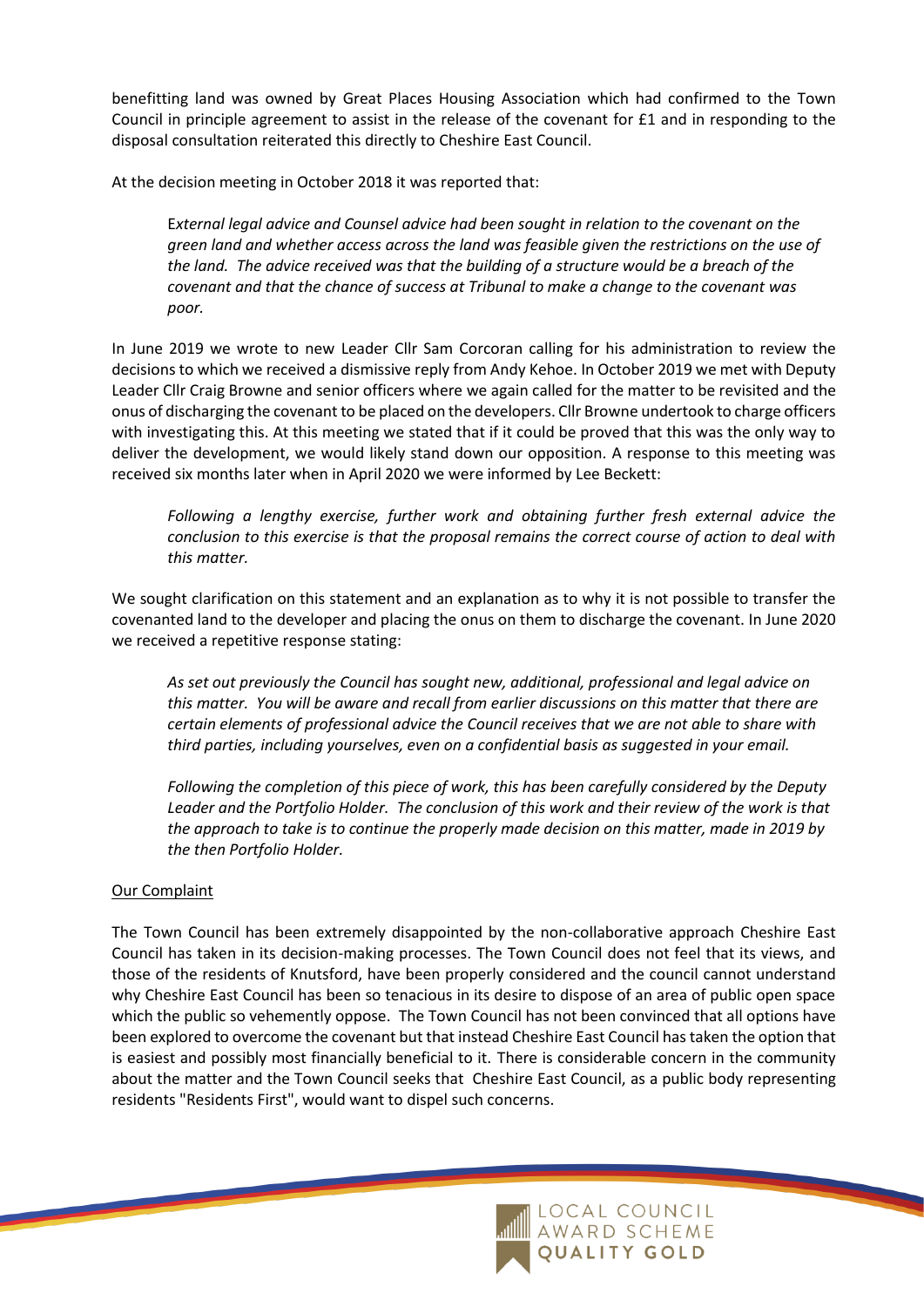The Town Council remains of the view that the responsibility (and cost) for discharging the covenant should be on the developer of the housing site which will generate significant profits. We do not understand why Cheshire East Council is refusing to share the legal advice it states it has received which apparently make this a non-viable strategy. If the Town Council was permitted access to this advice it would enable us to support the approach Cheshire East Council is taking – as we have stated all along we are looking to ensure the housing development proceeds but in the most appropriate way for Knutsford.

The apparent obfuscation leads us to conclude that Cheshire East Council either has something to hide or ulterior motives. It calls in to question:

- A) When did the council first become aware that the covenant would prevent access to the development site?
- B) What chain of events led up to the Town Council's Neighbourhood Plan Committee receiving the presentation from Emery Planning (agent for the site owners) on their development proposals given it was through this presentation that the Town Council discovered the proposal to build an access road over the Longridge/North Downs playing field.
- C) Why was the landlocked development site put forward when there was a known legal obstacle to it being developed?
- D) Why has Cheshire East Council never contacted Manchester City Council (one of the beneficiaries of the covenant) to discuss the matter?
- E) What direction was given to Cheshire East Council's wholly owned development company, Engine of the North, that would lead to it proposing to develop allocated playing fields in a town where there were plentiful alternative sites for development?
- F) Why does the council continue to refuse to share information with another government body (the Town Council) when it claims this settles the matter?

Yours sincerely,

Adam Keppel-Green **Town Clerk**